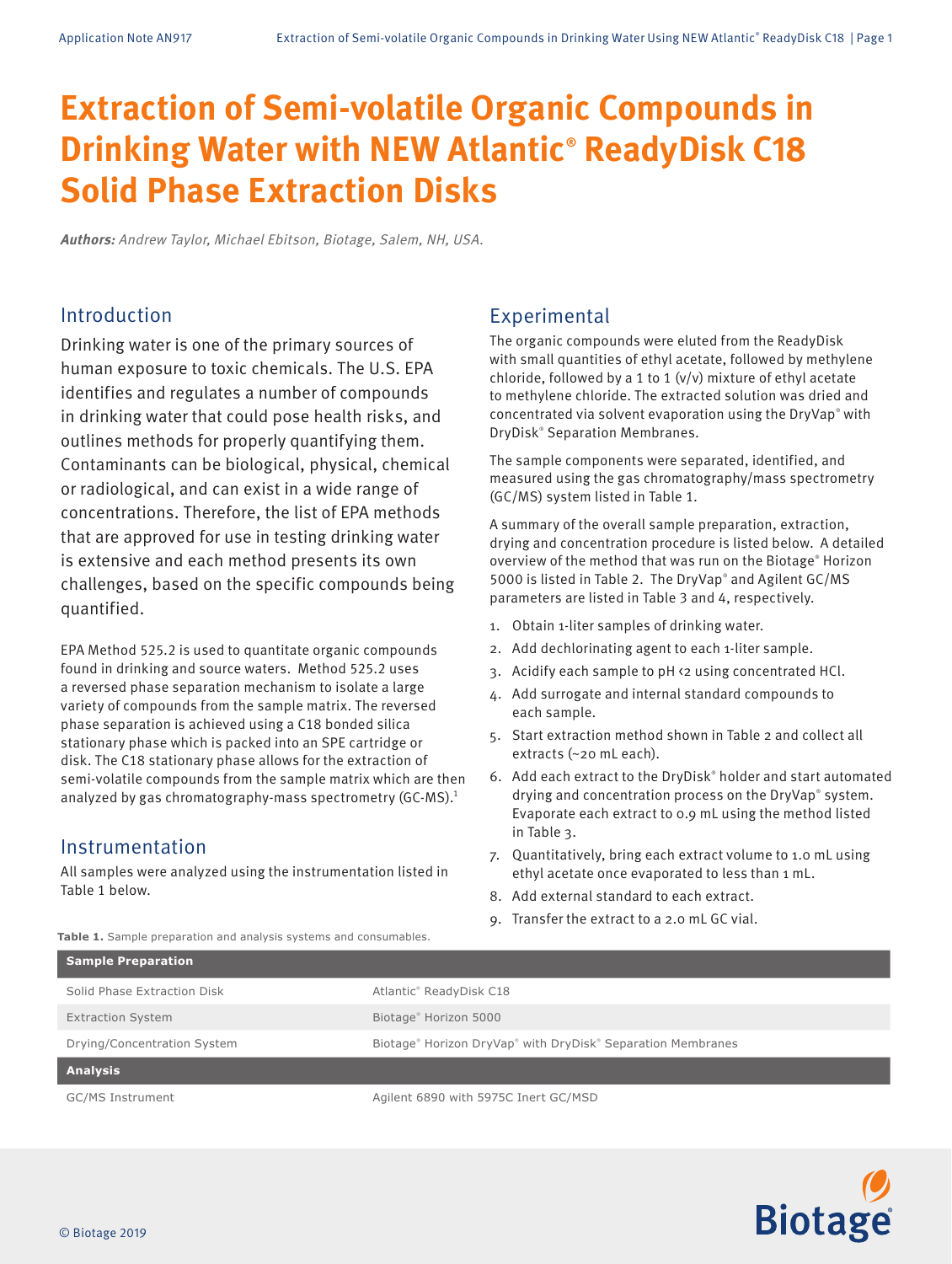### Extraction of Semi-volatile Organic Compounds in Drinking Water Using NEW Atlantic® ReadyDisk C18 | Page 2

| <b>Step</b>           | <b>Solvent</b>     | <b>Solvent</b><br>Volume (mL) | <b>Purge Time</b><br>(s)    | <b>Pump</b><br>Rate $(#)$ | <b>Saturation</b><br>Time (s) | <b>Soak</b><br>Time (s)       | <b>Drain</b><br>Time (s) |
|-----------------------|--------------------|-------------------------------|-----------------------------|---------------------------|-------------------------------|-------------------------------|--------------------------|
| 1. Condition SPE Disk | Ethyl Acetate      | 10                            | 60                          |                           |                               |                               | 45                       |
| 2. Condition SPE Disk | Methylene Chloride | 10                            | 60                          |                           |                               |                               | 45                       |
| 3. Condition SPE Disk | Methanol           | 10                            | 60                          |                           |                               | 60                            | 5                        |
| 4. Condition SPE Disk | Reagent Water      | 10                            | 30                          |                           |                               | 60                            | 5                        |
| <b>Step</b>           |                    |                               | <b>Sample Flow Rate (#)</b> |                           |                               | Done Loading Sample Delay (s) |                          |

| <b>PLEP</b>           |              | $3a$ of $100$ $100$ $100$   | <b>Done Loading Sample Delay (S)</b> |
|-----------------------|--------------|-----------------------------|--------------------------------------|
| 5. Load Sample        |              | 2 (approximately 70 mL/min) | 45                                   |
| <b>Step</b>           | Dry Time (s) | Pump Speed (#)              | $N_2$ Blanket                        |
| 6. Air Dry Disk Timer | 600          | h                           | OFF                                  |

| <b>Step</b>                   | <b>Solvent</b>     | <b>Solvent</b><br>Volume (mL) | <b>Purge</b><br>Time (s) | <b>Pump</b><br>Rate(#) | N <sub>2</sub><br><b>Blanket</b> | <b>Saturation</b><br>Time (s) | <b>Soak</b><br>Time (s) | <b>Drain</b><br>Time (s) |
|-------------------------------|--------------------|-------------------------------|--------------------------|------------------------|----------------------------------|-------------------------------|-------------------------|--------------------------|
| 7. Elute Sample Container     | Ethyl Acetate      |                               | 60                       |                        | Off                              |                               | 60                      | 45                       |
| 8. Elute Sample Container     | Methylene Chloride | 5.                            | 60                       |                        | Off                              |                               | 60                      | 45                       |
| 9. Elute Sample Container     | 1:1 EtOAc/MeCl     | ス                             | 15                       |                        | Off                              |                               | 60                      | 45                       |
| Elute Sample Container<br>10. | 1:1 EtOAc/MeCl     |                               | 15                       | 6                      | Off                              |                               | 60                      | 60                       |

### **Table 3.** DryVap® Conditions.

| <b>Parameters</b>   | <b>Value</b>                       |
|---------------------|------------------------------------|
| Drying Mechanism    | DryDisk® (PN: 40-705-HT)           |
| Dry Volume          | 100 mL                             |
| <b>Heater Power</b> | 5                                  |
| <b>Heater Timer</b> | Off (automatic endpoint mode used) |
| Auto Rinse          | ∩ff                                |

## Results and Discussion

Per EPA Method 525.2, a series of laboratory reagent blanks (LRBs) were measured to demonstrate a lack of contamination from the extraction system and the Atlantic® ReadyDisk C18, prior to analyzing any samples. Six replicate LRBs were prepared and extracted as described in EPA Method 525.2, following the procedure in the method summary in this note. All blanks were spiked with internal standards such that their final concentration in solution was  $5 \mu g/L$ . The results for the six LRBs are shown in Table 5.

To demonstrate an Initial Demonstration of Laboratory Accuracy and Precision (IDA and IDP), five replicates of a laboratory fortified blank (LFB) were prepared and extracted as described in EPA Method 525.2. Each replicate contained all analytes of interest, including internal standards and surrogates, at 5 µg/L. For each measured analyte and surrogate, the mean accuracy, expressed as a percentage of the true value, should be 70–130% and the RSD should be less than 30 percent, per Method 525.2.<sup>1</sup> Results for the five samples are shown in Table 5.

Seven additional laboratory fortified blanks were prepared such that all analytes of interest were present at approximately 0.5 µg/L. All seven replicates were analyzed on three consecutive days to produce data for calculating method detection limits (MDLs).

### **Table 4.** GC/MS Parameters.

| <b>Parameter</b>         | Value                                                                                                   |
|--------------------------|---------------------------------------------------------------------------------------------------------|
| <b>Injection Volume</b>  | $1 \mu L$                                                                                               |
| <b>Inlet Temperature</b> | 280 °C                                                                                                  |
| Mode                     | Splitless                                                                                               |
| Gas Type                 | Helium                                                                                                  |
| Column Conditions        | ZB-SemiVol (Phenomenex),<br>30 m, 0.25 mm, 0.25 µm                                                      |
| Mode                     | Constant Flow 1 mL/min                                                                                  |
| Oven Program             | $60 °C$ hold for 2 minutes<br>Ramp 20 °C/min to 270 °C<br>Ramp 6 °C/min to 320 °C<br>Hold for 3 minutes |

Method Detection Limits (MDLs) were calculated based on the measured LFB solutions and are reported in Table 5 below. Results are based on the standard deviation of the replicate measurements, multiplied by the appropriate Student's t value for the 99% confidence interval. Results are reported Not Detected ("ND") if the measured concentration for all samples were below the lowest calibration point of 0.1 µg/L.

The method detection limits (MDL) were calculated using the formula $^1$ :

 $MDL = S \times t$  (n-1, 1 alpha 0.99)

Where:

t = Student's t value for the 99% confidence level  $(n-1,1-alpha)$  = 0.99) with n-1 degrees of freedom

n = number of replicates

S = standard deviation of replicate analyses

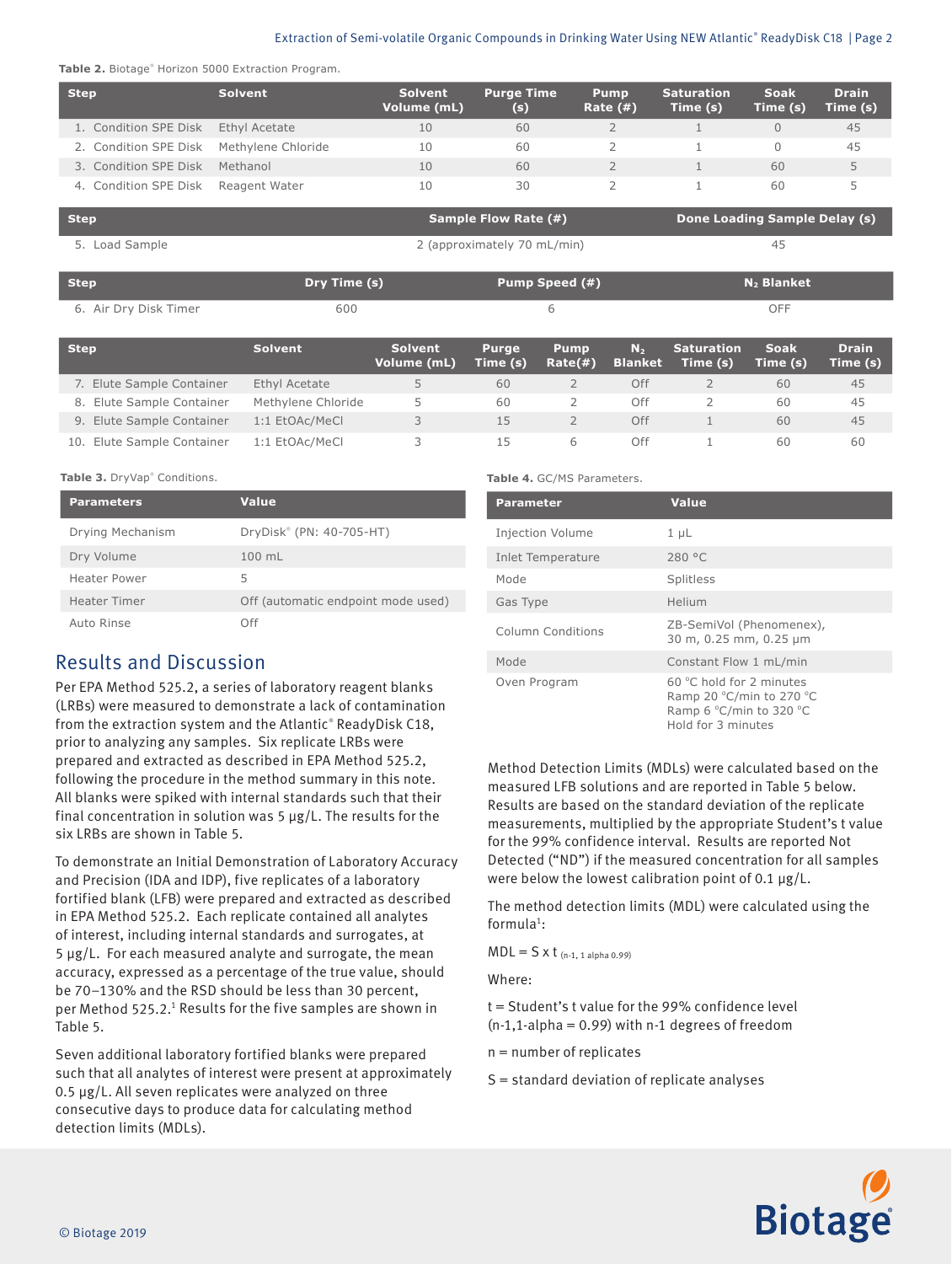**Table 5.** IDA and IDP, MDLs and LRB results for the Atlantic® ReadyDisk C18.

| Analyte                   | <b>Average Recovery</b><br>$(%) n=5$ | <b>RSD</b><br>$(%) n=5$ | $MDL$ (µg/L)<br>$n=7$    | Blank (µg/L)<br>$n = 6$ |
|---------------------------|--------------------------------------|-------------------------|--------------------------|-------------------------|
| Acenaphthene d10          | 78.0                                 | 8.08                    |                          | 4.30                    |
| Phenanthrene d10          | 82.6                                 | 7.72                    |                          | 4.72                    |
| Chrysene d12              | 81.5                                 | 9.59                    |                          | 4.72                    |
| Isophorone                | 95.2                                 | 6.08                    | 0.13                     | N.D                     |
| 2-Nitro-m-xylene          | 98.1                                 | 9.89                    | $\overline{\phantom{a}}$ | 4.41                    |
| Naphthalene               | 84.6                                 | 10.33                   | 0.13                     | $\mathsf{N}.\mathsf{D}$ |
| Dichlorvos                | 93.8                                 | 5.48                    | 0.16                     | $\mathsf{N}.\mathsf{D}$ |
| Hexachlorocyclopentadiene | 54.9                                 | 20.08                   | 0.15                     | $\mathsf{N}.\mathsf{D}$ |
| <b>EPTC</b>               | 106.3                                | 5.07                    | 0.08                     | $\mathsf{N}.\mathsf{D}$ |
| Mevinphos                 | 99.2                                 | 5.63                    | 0.17                     | $\mathsf{N}.\mathsf{D}$ |
| <b>Butylate</b>           | 99.1                                 | 7.56                    | 0.10                     | $\mathsf{N}.\mathsf{D}$ |
| Vernolate                 | 107.0                                | 6.12                    | 0.10                     | $\mathsf{N}.\mathsf{D}$ |
| Dimethyl phthalate        | 102.8                                | 7.31                    | 0.13                     | $\mathsf{N}.\mathsf{D}$ |
| Pebulate                  | 106.6                                | 5.33                    | 0.07                     | N.D                     |
| Etridiazole               | 101.2                                | 8.09                    | 0.06                     | N.D                     |
| 2,6-Dinitrotoluene        | 71.0                                 | 7.02                    | 0.18                     | $\mathsf{N}.\mathsf{D}$ |
| Acenaphthylene            | 97.8                                 | 6.47                    | 0.11                     | $\mathsf{N}.\mathsf{D}$ |
| Chloroneb                 | 110.3                                | 7.85                    | 0.11                     | $\mathsf{N}.\mathsf{D}$ |
| Tebuthiuron               | 110.7                                | 3.65                    | 0.13                     | $\mathsf{N}.\mathsf{D}$ |
| 2,4-Dinitrotoluene        | 70.9                                 | 7.60                    | 0.15                     | $\mathsf{N}.\mathsf{D}$ |
| Molinate                  | 111.2                                | 5.98                    | 0.08                     | $\mathsf{N}.\mathsf{D}$ |
| Diethyl phthalate         | 113.8                                | 7.23                    | 0.20                     | $\mathsf{N}.\mathsf{D}$ |
| Fluorene                  | 103.8                                | 6.91                    | 0.12                     | $\mathsf{N}.\mathsf{D}$ |
|                           |                                      |                         |                          |                         |
| Propachlor                | 112.2                                | 7.03<br>6.14            | 0.14                     | N.D                     |
| Ethoprop                  | 112.3                                |                         | 0.09                     | N.D                     |
| Cycloate                  | 114.7                                | 6.14                    | 0.15                     | $\mathsf{N}.\mathsf{D}$ |
| Chlorpropham              | 113.3                                | 8.58                    | 0.15                     | $\mathsf{N}.\mathsf{D}$ |
| Trifluralin               | 102.7                                | 10.39                   | 0.12                     | $\mathsf{N}.\mathsf{D}$ |
| a-BHC                     | 106.7                                | 6.56                    | 0.09                     | $\mathsf{N}.\mathsf{D}$ |
| Atraton                   | 42.0                                 | 9.72                    | 0.18                     | $\mathsf{N}.\mathsf{D}$ |
| Hexachlorobenzene         | 99.9                                 | 7.54                    | 0.15                     | $\mathsf{N}.\mathsf{D}$ |
| Prometon                  | 54.6                                 | 7.77                    | 0.11                     | N.D                     |
| Lindane (g-BHC)           | 107.2                                | 9.38                    | 0.12                     | N.D                     |
| Simazine                  | 92.5                                 | 6.15                    | 0.22                     | $\mathsf{N}.\mathsf{D}$ |
| Atrazine                  | 102.3                                | 5.99                    | 0.12                     | $\mathsf{N}.\mathsf{D}$ |
| Propazine                 | 101.0                                | 5.37                    | 0.09                     | $\mathsf{N}.\mathsf{D}$ |
| b-BHC                     | 105.2                                | 8.34                    | 0.10                     | N.D                     |
| Pentachlorophenol         | 101.6                                | 11.08                   | 0.08                     | $\mathsf{N}.\mathsf{D}$ |
| Terbufos                  | 105.7                                | 5.80                    | 0.16                     | $\mathsf{N}.\mathsf{D}$ |
| Pronamide                 | 105.8                                | 5.85                    | 0.09                     | $\mathsf{N}.\mathsf{D}$ |
| Diazinon                  | 92.8                                 | 6.19                    | 0.15                     | N.D                     |
| d-BHC                     | 106.5                                | 7.94                    | 0.10                     | N.D                     |
| Phenanthrene              | 105.8                                | 5.64                    | 0.11                     | N.D                     |
| Disulfoton                | 105.4                                | 4.66                    | 0.13                     | 0.15                    |
| Methyl paraoxon           | 104.6                                | 6.38                    | 0.11                     | $\mathsf{N}.\mathsf{D}$ |
| Anthracene                | 95.4                                 | 7.30                    | 0.22                     | N.D                     |
| Terbacil                  | 102.3                                | 9.11                    | 0.18                     | 0.30                    |
| Chlorothalonil            | 107.6                                | 7.03                    | 0.06                     | N.D                     |
| Metribuzin                | 85.8                                 | 7.89                    | 0.23                     | N.D                     |
| Simetryn                  | 75.4                                 | 9.95                    | 0.17                     | N.D                     |
| Heptachlor                | 100.6                                | 6.85                    | 0.12                     | N.D                     |
| Ametryn                   | 88.8                                 | 9.40                    | 0.19                     | $\mathsf{N}.\mathsf{D}$ |

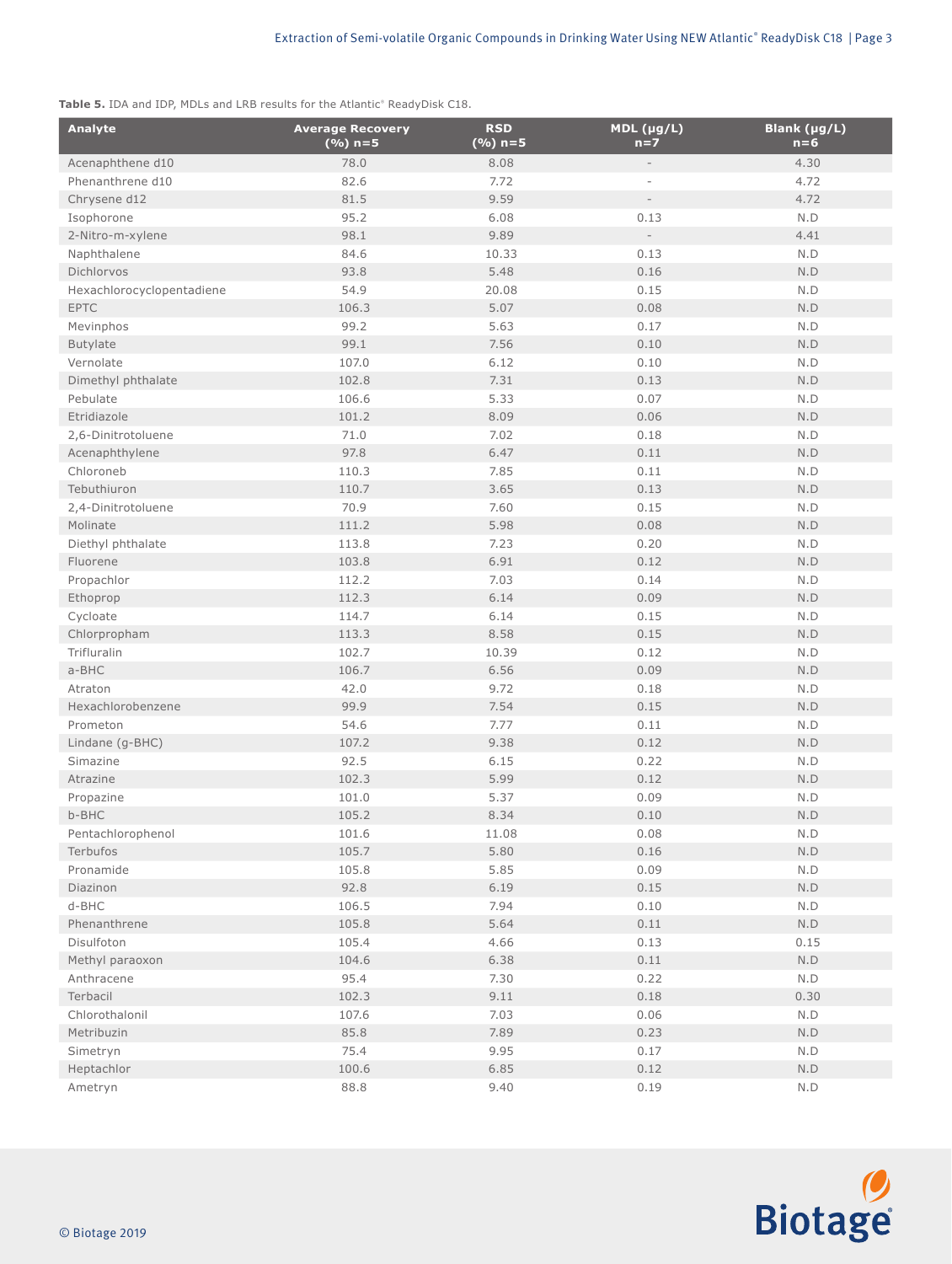| <b>Analyte</b>                       | <b>Average Recovery</b><br>$(%) n=5$ | <b>RSD</b><br>$(%) n=5$ | $MDL$ (µg/L)<br>$n=7$    | Blank (µg/L)<br>$n = 6$ |
|--------------------------------------|--------------------------------------|-------------------------|--------------------------|-------------------------|
| Alachlor                             | 106.8                                | 6.43                    | 0.09                     | N.D                     |
| Prometryn                            | 94.2                                 | 8.93                    | 0.18                     | N.D                     |
| Terbutryn                            | 93.6                                 | 8.97                    | 0.19                     | $\mathsf{N}.\mathsf{D}$ |
| Di-n-butyl phthalate                 | 107.5                                | 6.81                    | 0.07                     | $\mathsf{N}.\mathsf{D}$ |
| <b>Bromacil</b>                      | 97.0                                 | 8.92                    | 0.18                     | $\mathsf{N}.\mathsf{D}$ |
| Cyanazine                            | 103.3                                | 7.60                    | 0.16                     | N.D                     |
| Metolachlor                          | 108.0                                | 6.91                    | 0.08                     | N.D                     |
| Chlorpyrifos                         | 105.6                                | 7.06                    | 0.11                     | N.D                     |
| Aldrin                               | 95.8                                 | 7.80                    | 0.28                     | $\mathsf{N}.\mathsf{D}$ |
| Triademefon                          | 104.9                                | 5.85                    | 0.08                     | N.D                     |
| Dacthal                              | 105.0                                | 7.21                    | 0.09                     | N.D                     |
| <b>MGK-264-A</b>                     | 103.4                                | 6.75                    | 0.11                     | N.D                     |
| Diphenamid                           | 110.0                                | 6.21                    | 0.08                     | $\mathsf{N}.\mathsf{D}$ |
| <b>MGK-264-B</b>                     | 103.4                                | 6.75                    | 0.11                     | N.D                     |
| Merphos                              | 108.7                                | 11.42                   | 0.18                     | N.D                     |
| Heptachlor epoxide B                 | 103.1                                | 8.56                    | 0.07                     | N.D                     |
|                                      | 103.8                                | 8.42                    | 0.18                     | $\mathsf{N}.\mathsf{D}$ |
| Heptachlor epoxide A<br>Fluoranthene |                                      |                         |                          |                         |
|                                      | 104.1                                | 6.36                    | 0.09                     | N.D                     |
| g-Chlordane                          | 101.2                                | 7.69                    | 0.10                     | $\mathsf{N}.\mathsf{D}$ |
| Stirofos                             | 115.0                                | 8.56                    | 0.11                     | N.D                     |
| Disulfoton sulfone                   | 112.8                                | 8.77                    | 0.10                     | $\mathsf{N}.\mathsf{D}$ |
| <b>Butaclor</b>                      | 107.5                                | 8.87                    | 0.10                     | N.D                     |
| a-Chlordane                          | 101.7                                | 8.75                    | 0.11                     | $\mathsf{N}.\mathsf{D}$ |
| Endosulfan I                         | 102.9                                | 9.88                    | 0.12                     | N.D                     |
| Fenamiphos                           | 116.6                                | 9.55                    | 0.13                     | N.D                     |
| Pyrene-d10                           | 103.5                                | 9.46                    | $\overline{\phantom{a}}$ | 4.78                    |
| Pyrene                               | 104.6                                | 7.05                    | 0.11                     | N.D                     |
| Napropamide                          | 111.5                                | 6.93                    | 0.14                     | N.D                     |
| trans-Nonachlor                      | 96.3                                 | 10.26                   | 0.08                     | $\mathsf{N}.\mathsf{D}$ |
| $4,4'-DDE$                           | 101.8                                | 7.95                    | 0.09                     | N.D                     |
| Dieldrin                             | 105.5                                | 6.63                    | 0.11                     | $\mathsf{N}.\mathsf{D}$ |
| Tricyclazole                         | 95.0                                 | 3.38                    | 0.19                     | N.D                     |
| Terphenyl-d14                        | 120.6                                | 7.49                    | $\overline{\phantom{a}}$ | 5.29                    |
| Carboxin                             | 80.8                                 | 10.80                   | 0.21                     | N.D                     |
| Endrin                               | 101.4                                | 8.71                    | 0.14                     | $\mathsf{N}.\mathsf{D}$ |
| Chlorobenzilate                      | 104.5                                | 13.57                   | 0.09                     | $\mathsf{N}.\mathsf{D}$ |
| Endosulfan II                        | 105.6                                | 9.63                    | 0.16                     | N.D                     |
| $4,4'-DDD$                           | 107.2                                | 6.09                    | 0.09                     | $\mathsf{N}.\mathsf{D}$ |
| Endrin Aldehyde                      | 95.6                                 | 4.19                    | 0.14                     | N.D                     |
| Butyl benzyl phthalate               | 111.5                                | 8.20                    | 0.09                     | N.D                     |
| Norflurazon                          | 109.7                                | 6.91                    | 0.10                     | $\mathsf{N}.\mathsf{D}$ |
| $4,4-DDT$                            | 107.1                                | 6.18                    | 0.09                     | N.D                     |
| Endosulfan Sulfate                   | 109.8                                | 10.63                   | 0.14                     | $\mathsf{N}.\mathsf{D}$ |
| Bis(2-ethylhexyl)adipate             | 108.5                                | 7.88                    | 0.10                     | N.D                     |
| Hexazinone                           | 108.4                                | 7.22                    | 0.13                     | $\mathsf{N}.\mathsf{D}$ |
| Triphenylphosphate                   | 111.7                                | 11.64                   | $\sim$                   | 5.00                    |
| Endrin Ketone                        | 110.8                                | 10.55                   | 0.11                     | N.D                     |
| Methoxychlor                         | 107.4                                | 10.59                   | 0.08                     | N.D                     |
|                                      | 104.1                                | 6.26                    | 0.14                     | $\mathsf{N}.\mathsf{D}$ |
| Benz(a)anthracene                    | 106.0                                | 7.88                    | 0.10                     | N.D                     |
| Chrysene                             |                                      |                         |                          |                         |
| Bis(2-ethylhexyl)phthalate           | 112.1                                | 11.09                   | 0.22                     | 0.02                    |
| Fenarimol                            | 110.5                                | 7.72                    | 0.08                     | N.D                     |
| cis-Permethrin                       | 106.3                                | 7.77                    | 0.10                     | N.D                     |